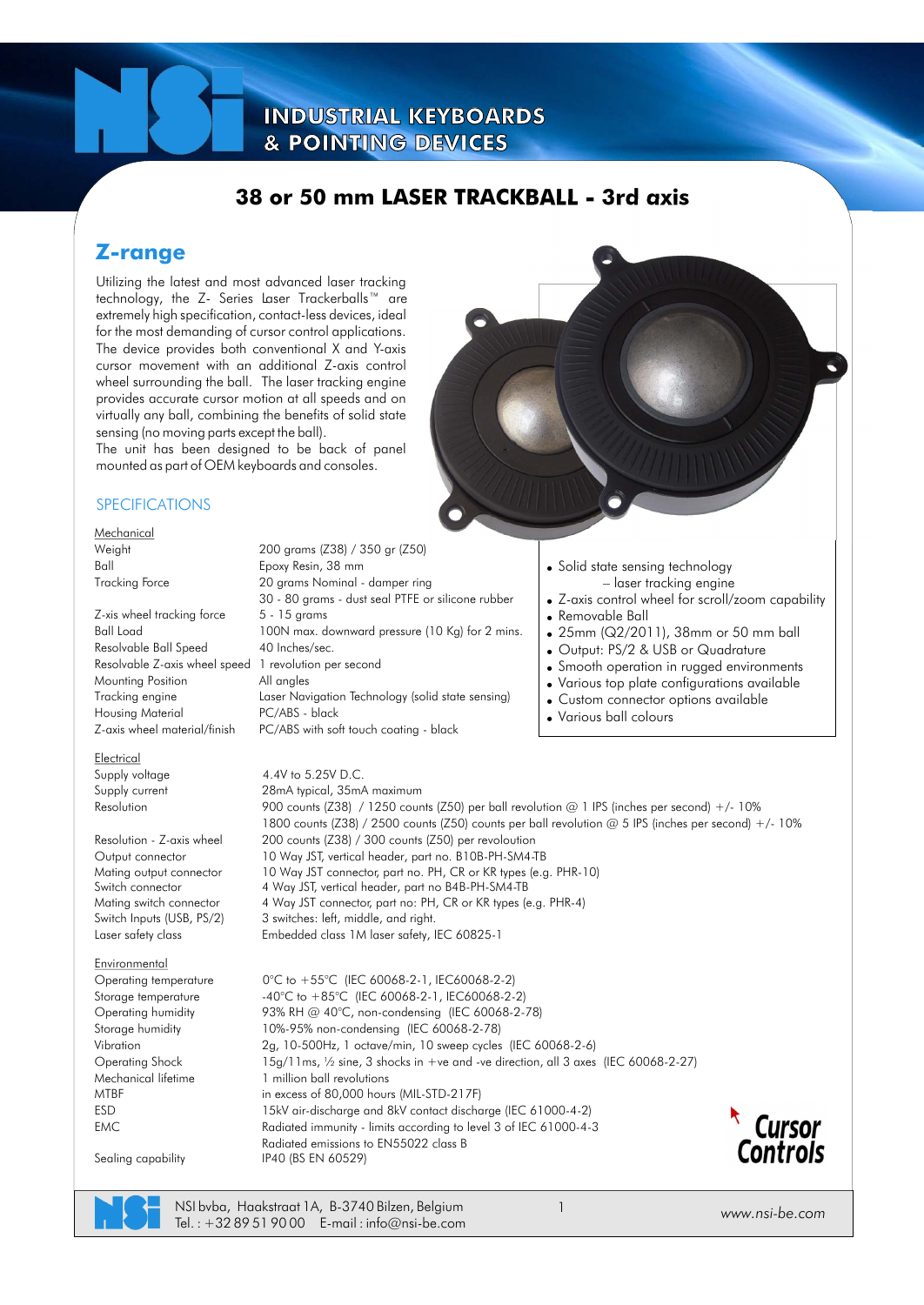### **38 mm LASER TRACKBALL - 3rd axis**

DIMENSIONAL DRAWING



Tel. : +32 89 51 90 00 E-mail : info@nsi-be.com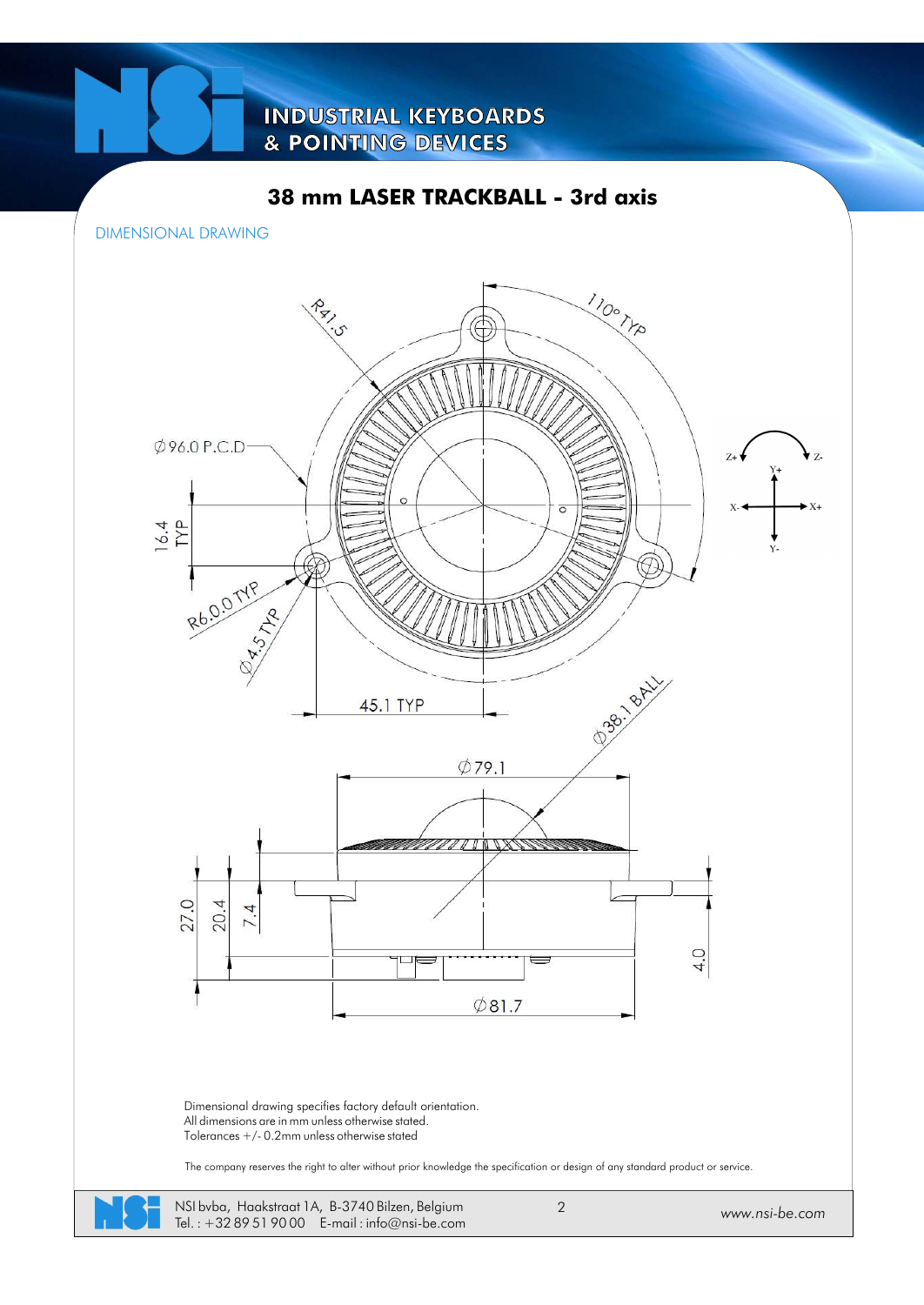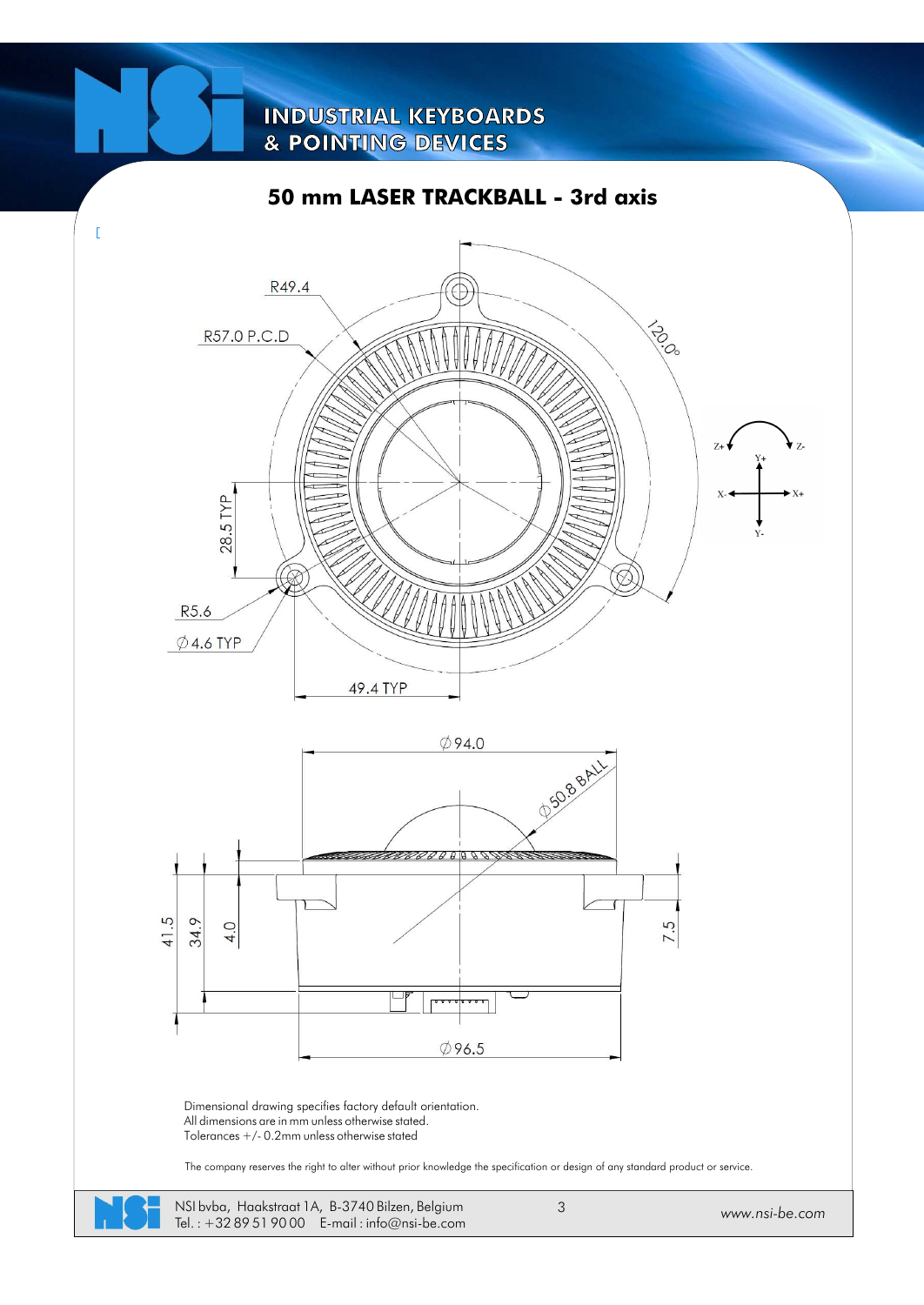### **38 or 50 mm LASER TRACKBALL - 3rd axis**

#### Z-AXIS CONTROL WHEEL

The Z- laser trackball provides conventional X and Y axis cursor movement with an additional Z-axis control wheel surrounding the ball. The Z-axis control wheel provides scroll/zoom capabilities for more effective navigation in complex user interfaces and operating systems (please note the function of the control wheel is software dependent). The control wheel incorporates a high quality roller bearing providing smooth and reliable motion throughout the trackball lifetime.

The trackball also features a removable retention ring enabling the user to remove the ball for servicing and maintenance purposes.



#### CONNECTION DETAILS QUADRATURE OUTPUT

Output Connector : P1

Description: 10 way, 2mm pitch, vertical connector Manufacturer: JST (or equivalent) Part No: B 10B-PH-K-S Mating connector: PH, CR or KR types

| Pin Number | Quadrature |
|------------|------------|
|            | X1         |
| 2          | X2         |
| 3          | Y1         |
|            | Y2         |
| $5$ and 6  | FARTH      |
|            | $+5V$      |
| 8          | Z۱         |
| 9          | 72         |
| 10         | V          |
|            |            |



NSI bvba, Haakstraat 1A, B-3740 Bilzen, Belgium Tel.:  $+3289519000$  E-mail: info@nsi-be.com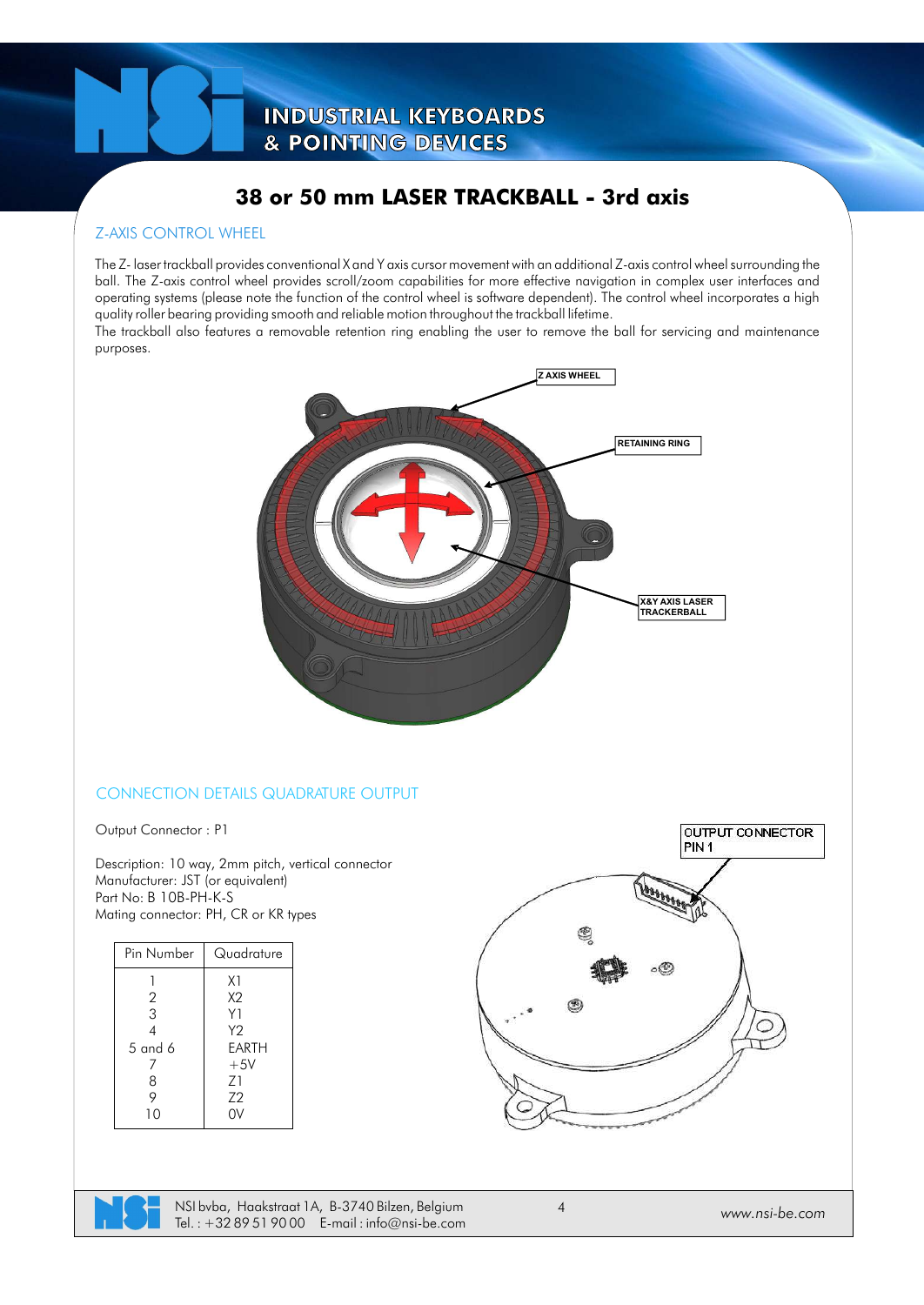### **38 or 50 mm LASER TRACKBALL - 3rd axis**

#### CONNECTION DETAILS PS/2 - USB OUTPUT

Output Connector : P1

Description: 10 way, 2mm pitch, vertical connector Manufacturer: JST (or equivalent) Part No: B10B-PH-SM4-TB Mating connector: PH, CR or KR types

| Pin Number        | <b>PS/2 &amp; USB</b>                                                                         |
|-------------------|-----------------------------------------------------------------------------------------------|
| 1, 2,3 and 4<br>8 | Do not connect<br>Farth<br>Do not connect<br>$+5V$ D.C<br>PS/2 Data, D-<br>$PS/2$ Clock, $D+$ |

Switch Input Connector : P2

Description: 4 way, 2mm pitch, vertical connector Manufacturer: JST (or equivalent) Part No: B4B-PH-SM4-TB Mating connector: PH, CR or KR types

| Pin Number | Function                                     |
|------------|----------------------------------------------|
| 2<br>3     | Left switch<br>Middle switch<br>Right switch |

Switch Schematic



#### OPTIONAL LEAD ASSEMBLIES

Standard Lead assemblies for connection to the Z-unit are available. Other lead assemblies can also be supplied to customer specifications.

| Part Number | Leads / Adapters  | Description                                   |
|-------------|-------------------|-----------------------------------------------|
| OC6010160   | Output cable PS/2 | 1,6 m shielded cable with 6 pin mini DIN plug |
| OC5010160   | Output cable USB  | 1,6 m shielded cable with USB type A plug     |
| IC040035    | Switch Input      | 4 way JST style - bare wires, 35 cm long      |
| IC101035    | Interconnection   | Interconnection cable, 35 cm long             |



NSI bvba, Haakstraat 1A, B-3740 Bilzen, Belgium Tel. : +32 89 51 90 00 E-mail : info@nsi-be.com *www.nsi-be.com*